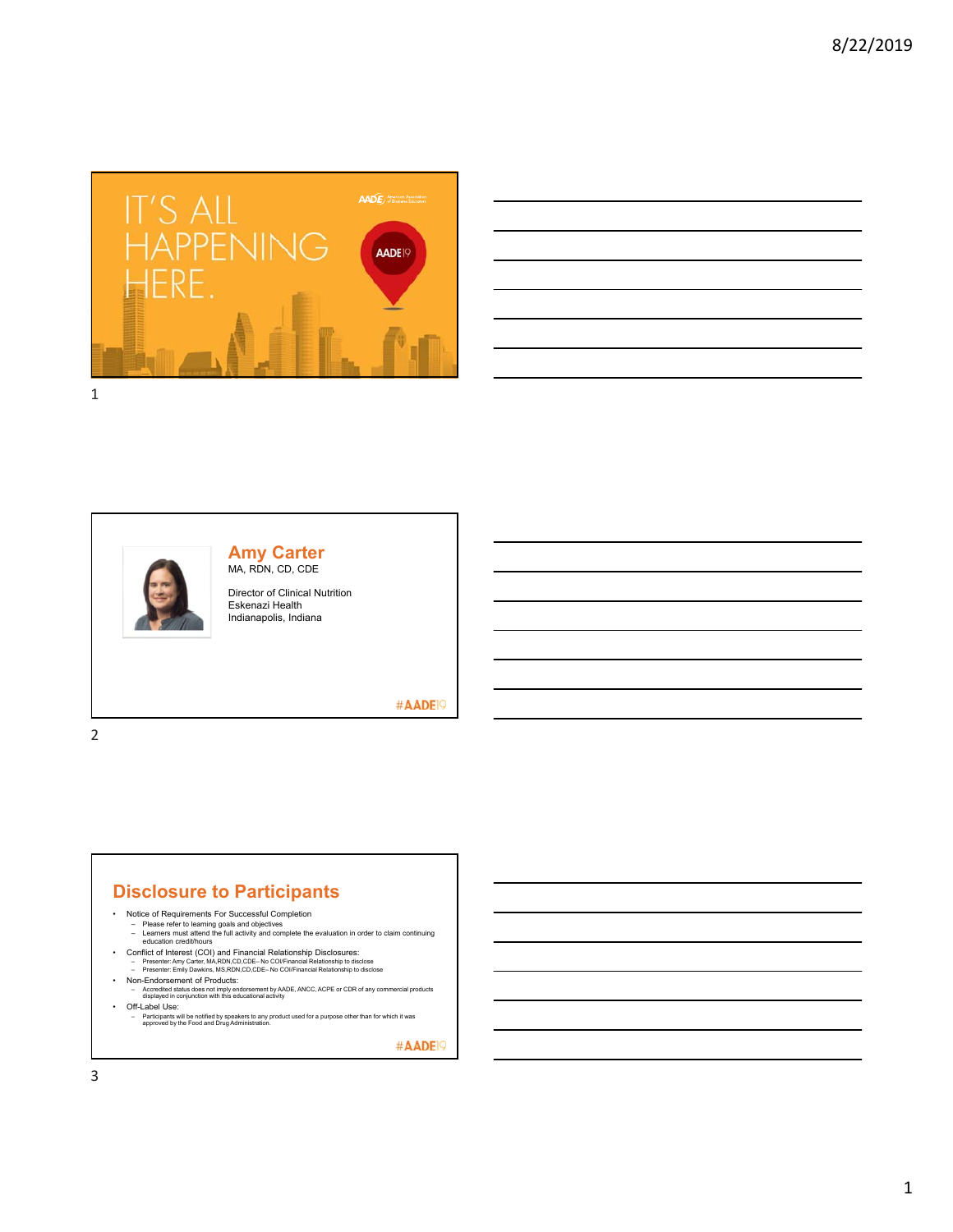#### **Eskenazi Health**

Our Mission: to Advocate, Care, Teach, and Serve the vulnerable populations of Marion County, Indiana



#AADE<sup>19</sup>



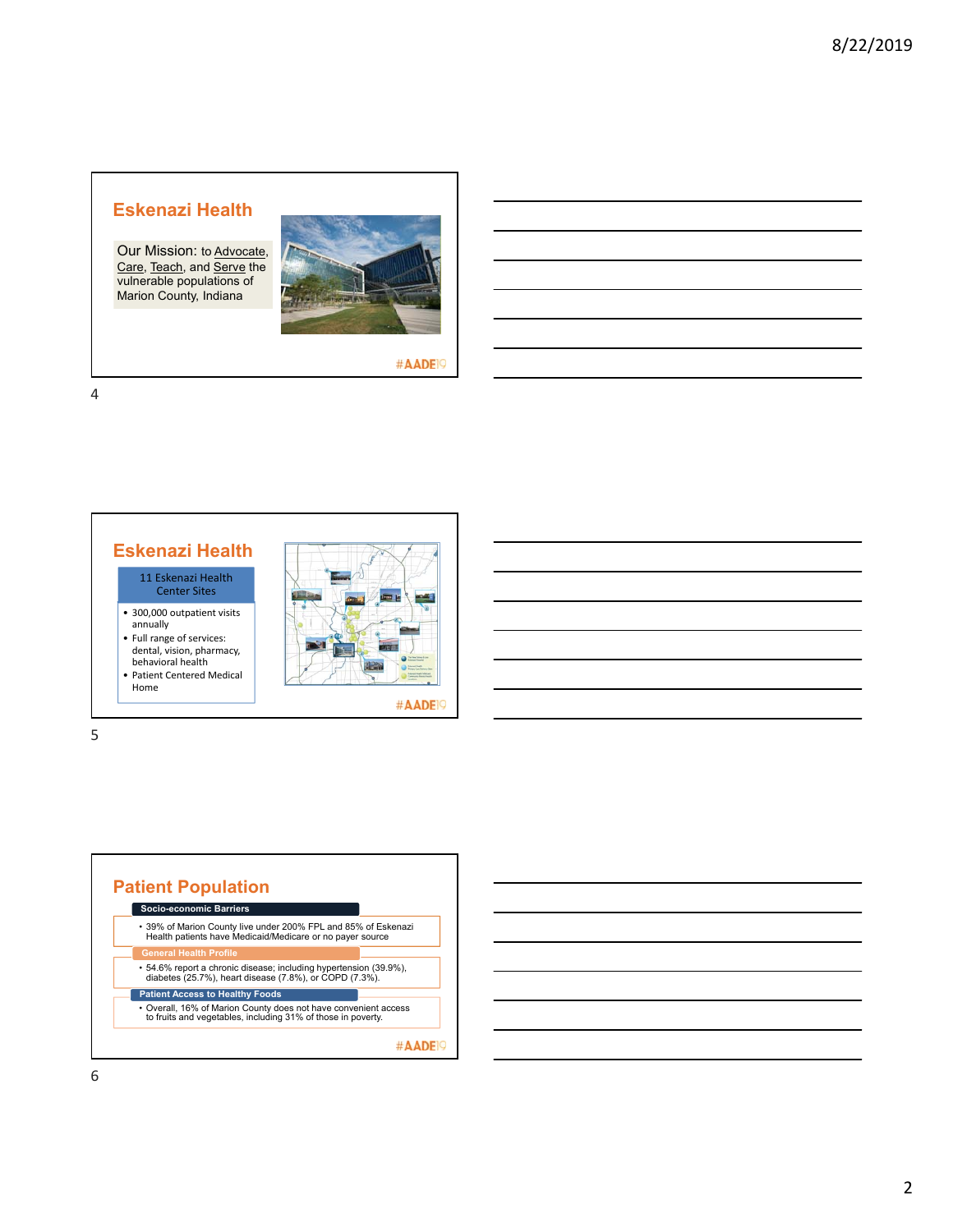#### **RD Coverage**

Prior to programming:

- 6.7 FTE over 15 clinical sites
- No revenue
- High no show rate
- 2.3 patients per RD/day in health center sites
- No quality data

#AADE<sup>19</sup>

7





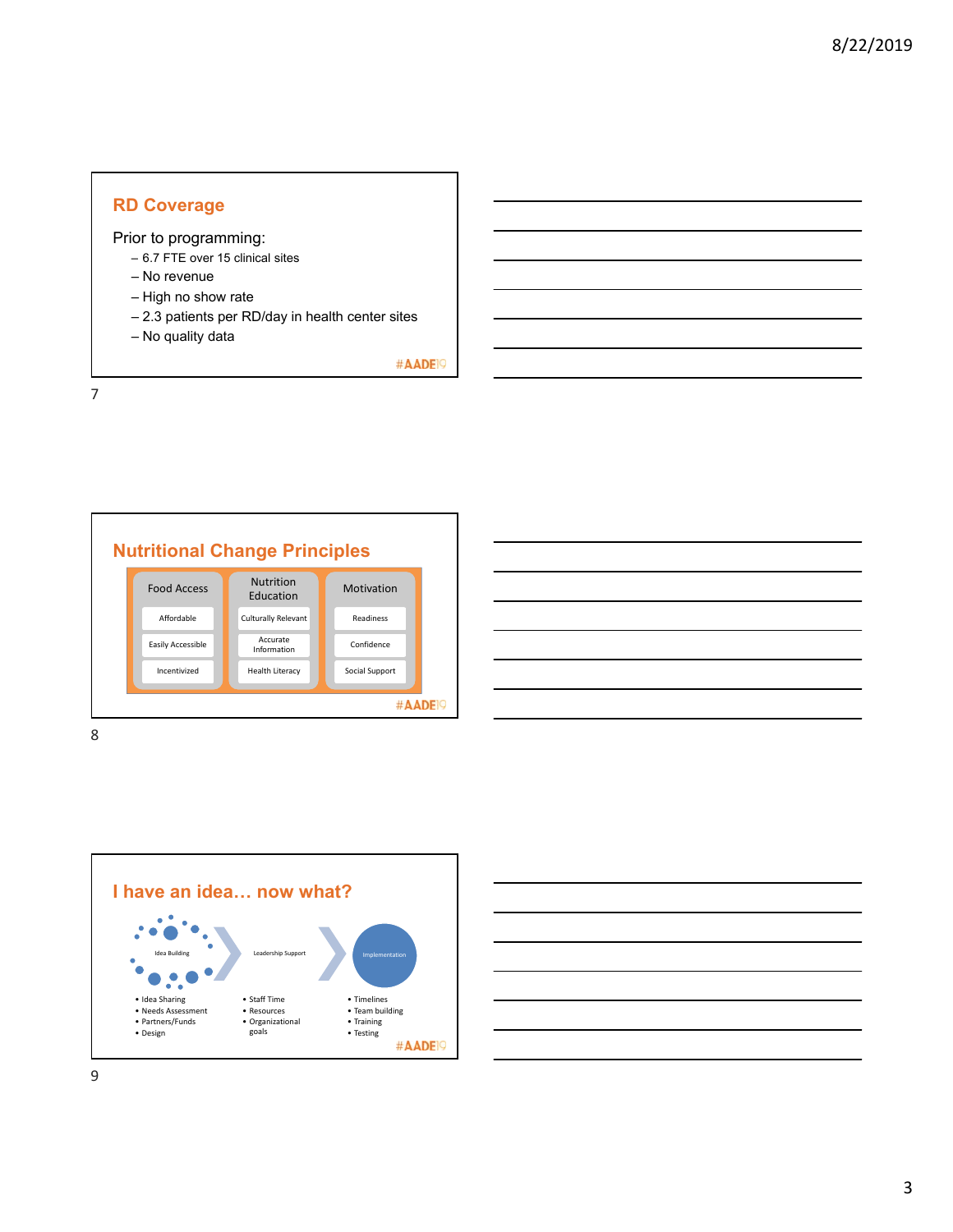

| <u> 1989 - Johann Stoff, amerikansk politiker (* 1908)</u>                                                            |  |  |
|-----------------------------------------------------------------------------------------------------------------------|--|--|
|                                                                                                                       |  |  |
| and the control of the control of the control of the control of the control of the control of the control of the      |  |  |
| <u> 1989 - Johann Stoff, deutscher Stoffen und der Stoffen und der Stoffen und der Stoffen und der Stoffen und de</u> |  |  |
|                                                                                                                       |  |  |
|                                                                                                                       |  |  |
|                                                                                                                       |  |  |





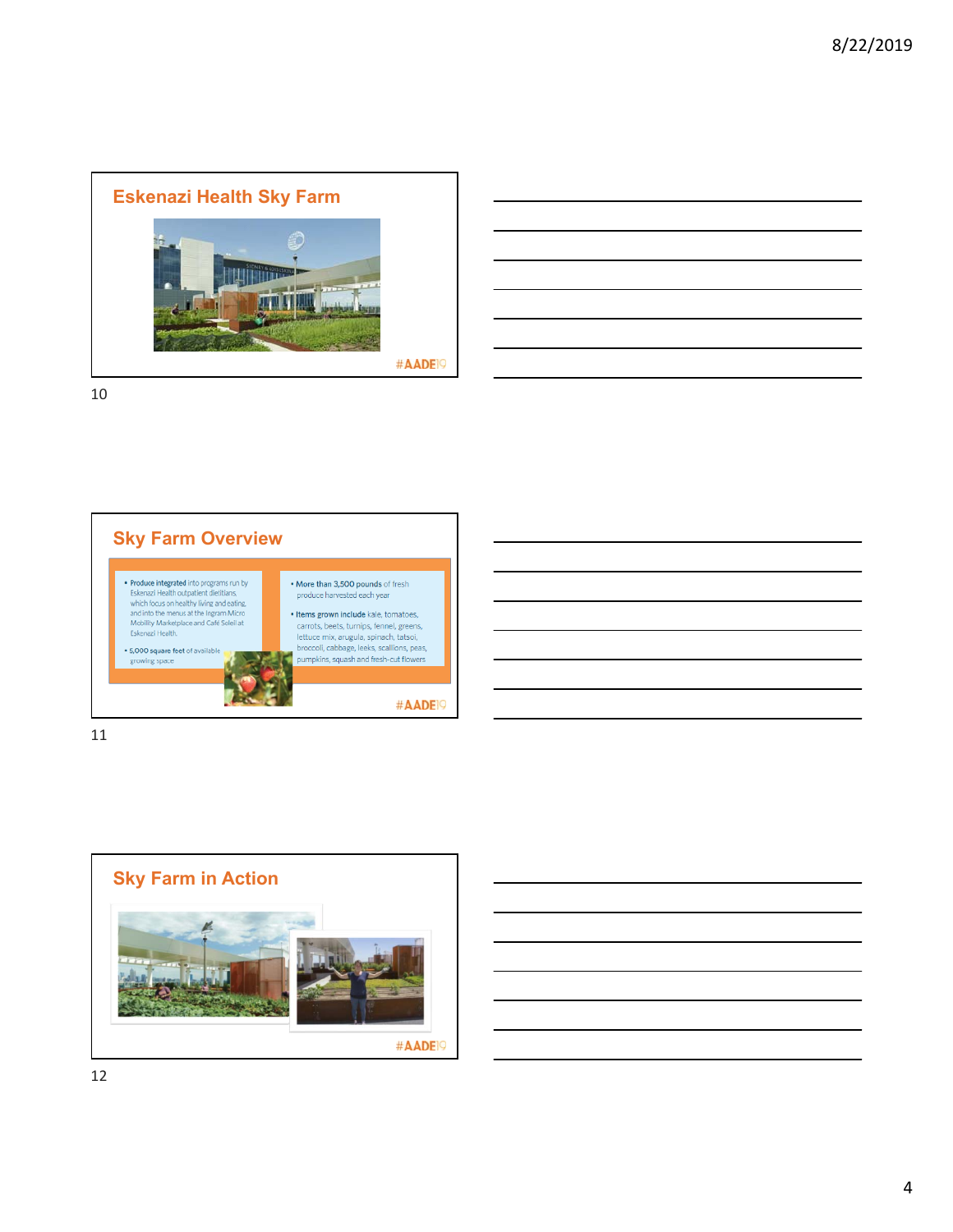# **Sky Farm Employee Engagement** #AADE<sup>19</sup>

13

# **Fresh Veggie Friday**

Biweekly series offered each summer

- Open to public and employees
- 125+ attendees weekly
- Recipes and Samples, Brief Nutrition Lesson, and Free Produce

#AADE<sup>19</sup>

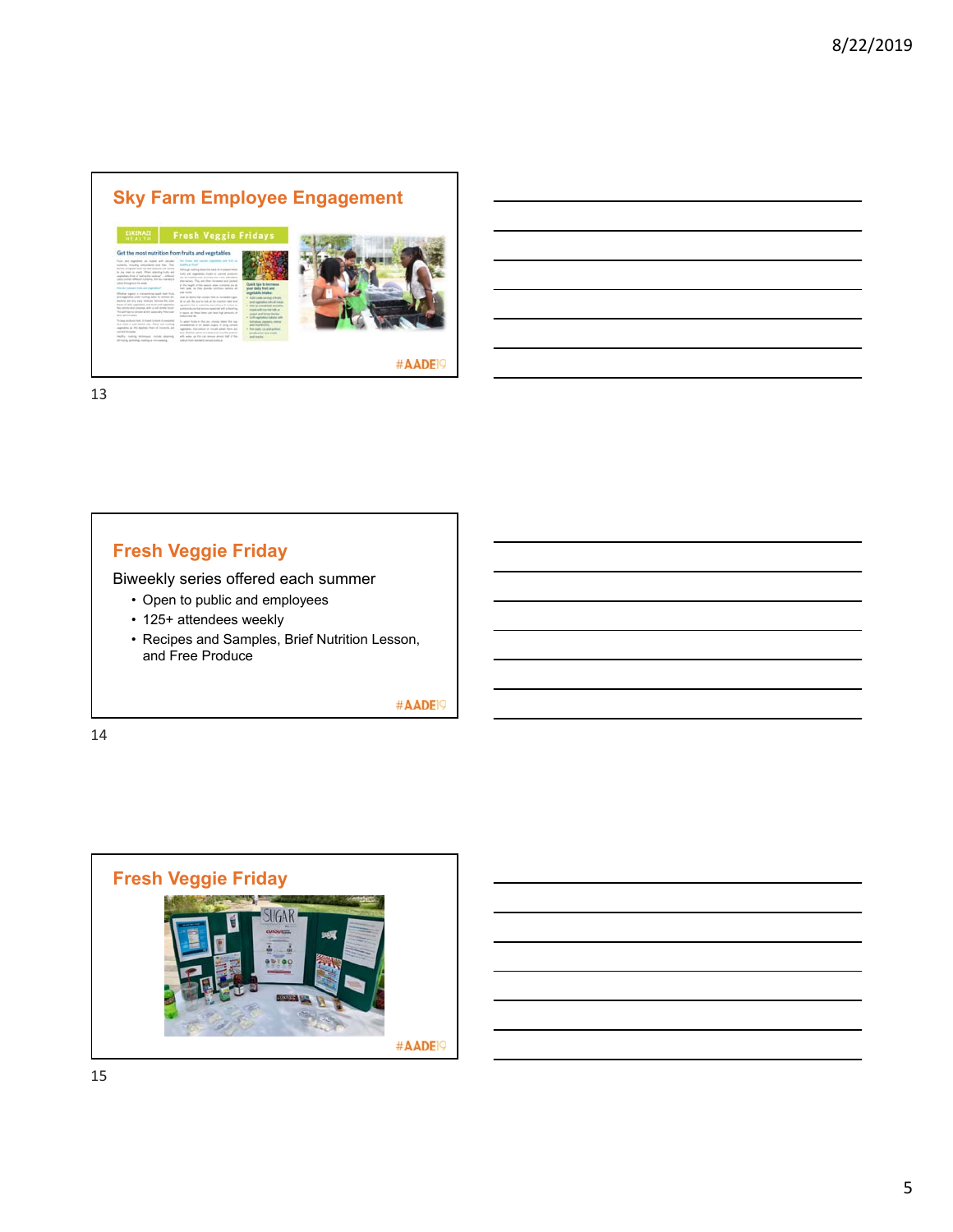#### **Taking It One Step Further**

How can we leverage our resources to help everyone get affordable produce everyday?

#AADE<sup>19</sup>

16



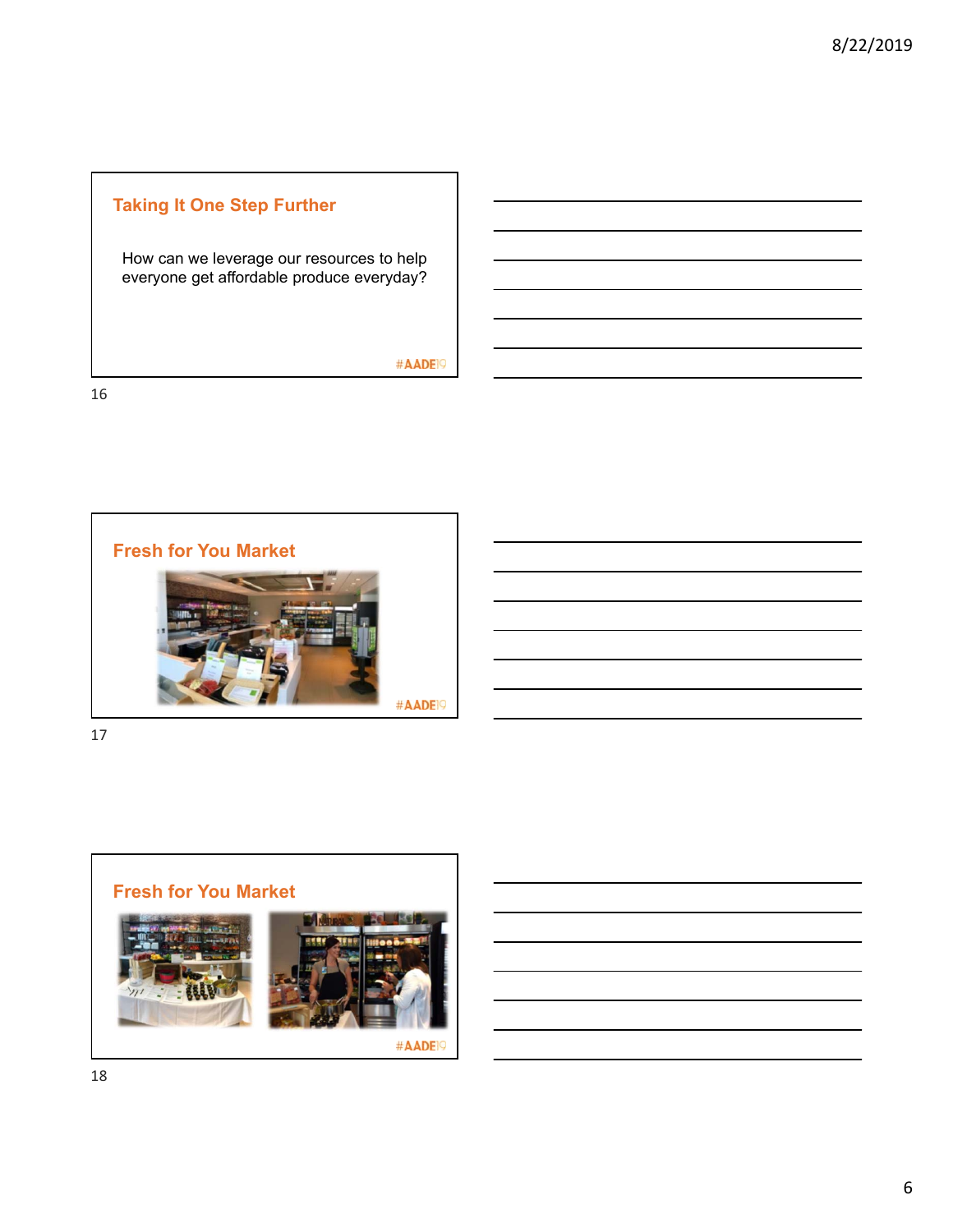#### **FFYM: Lessons**

- Meal Prep and Time Savers
- Breakfast-on-the-Go
- Tips n' Tricks of the Kitchen
- Dinner is Solved
- Eating for the Healthy Mind
- Build-a-Bowl Nutrition
- Back to School: Bring Back the Brown Bag



#AADE<sup>19</sup>

# **Added Value to the Community**

#### Fresh for You Market

- Sales increased 90% each quarter for the first 6 quarters of business.
- Most cost effective retail produce
- 2,000 visitors receiving recipes and nutrition advice

#### • 600 patients participated in 4 week CSA program

• 5,000 attended Fresh

Sky Farm • 14,000 pounds of produce distributed in

classes.

Veggie Friday

#AADE<sup>19</sup>

20

19



#AADE<sup>19</sup>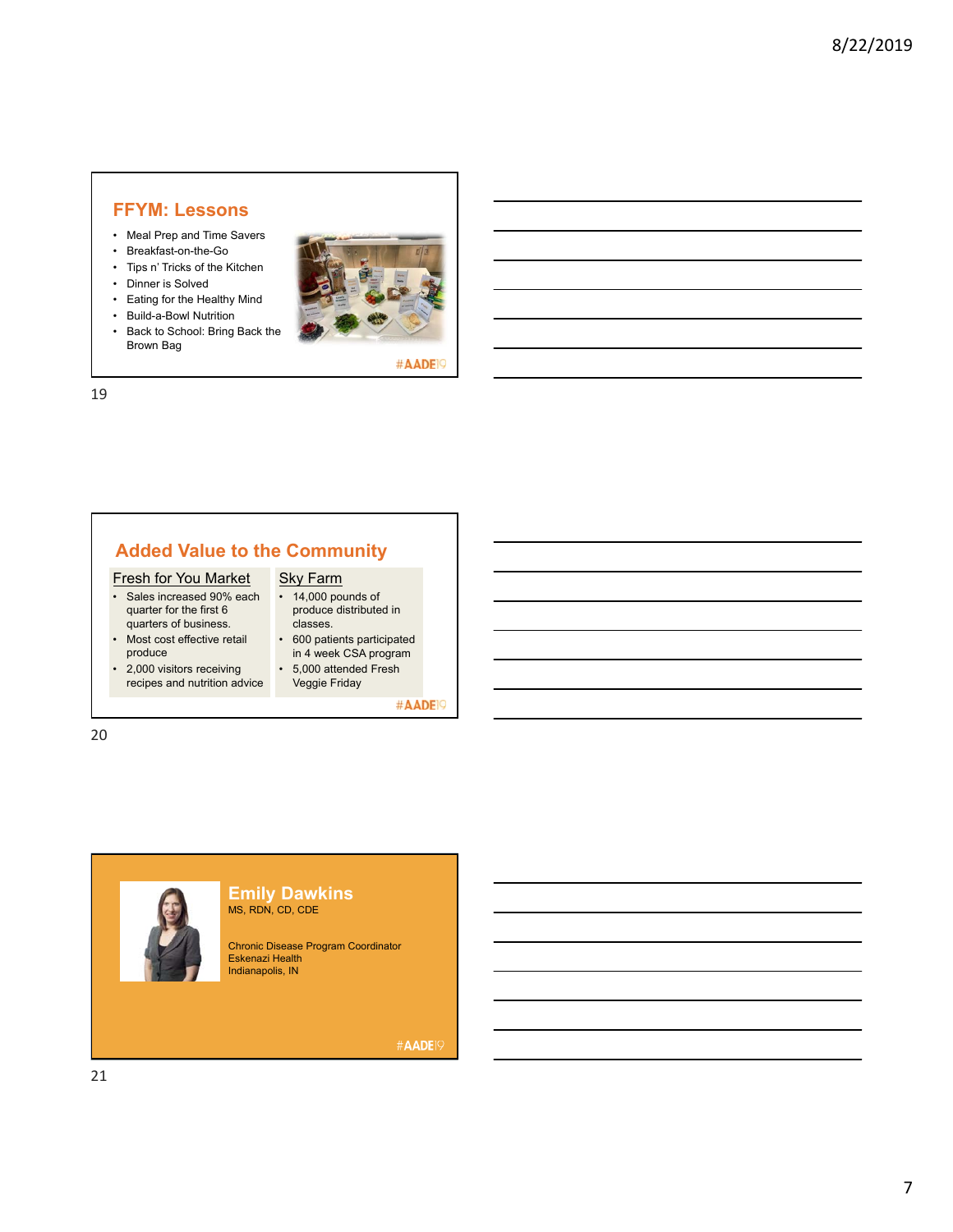

22



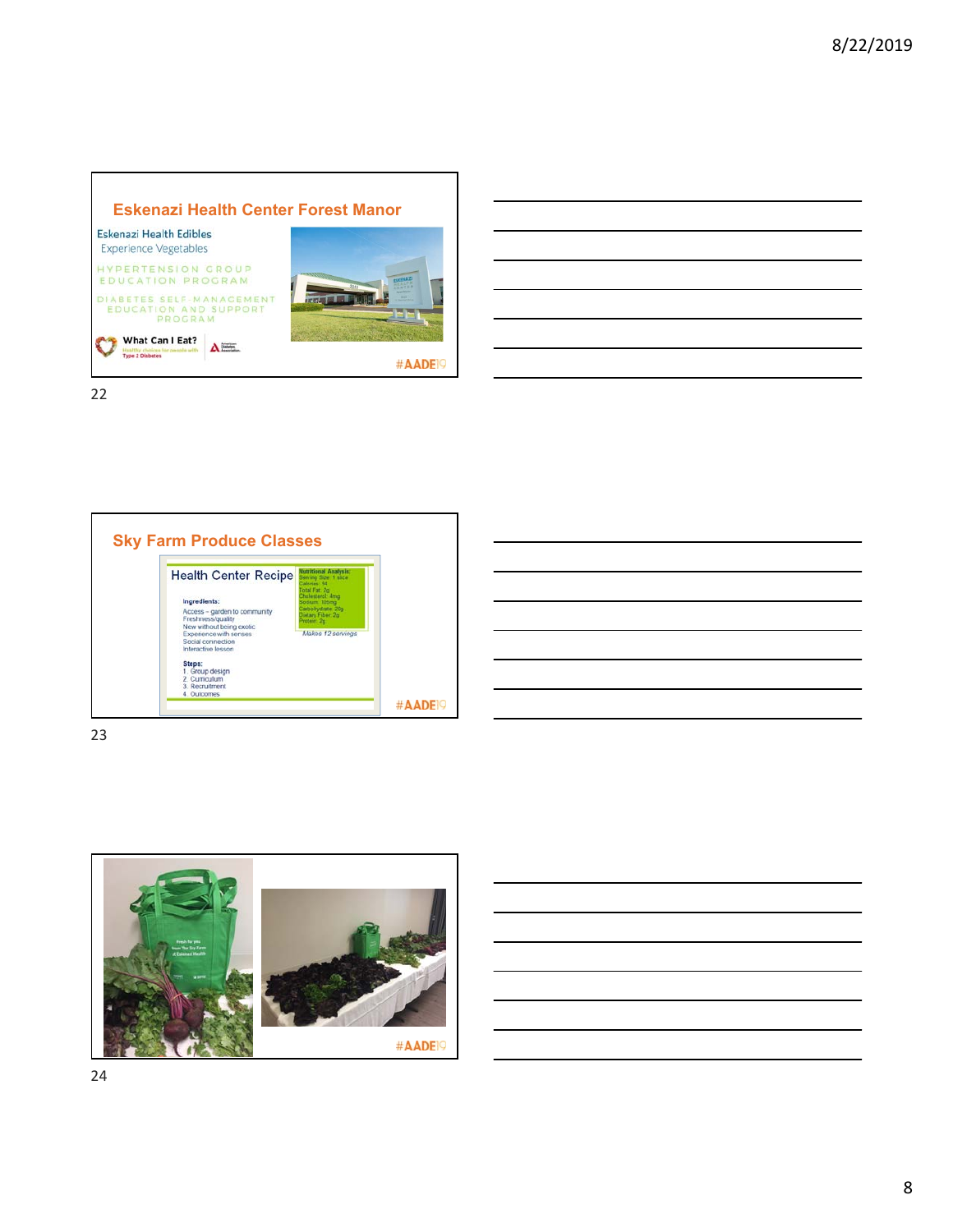# **Sky Farm Health Center Classes**

# Curriculum:

- Health benefits
- Home gardening
- Selection and storage
- Cooking skills
- Kitchen confidence

#AADE<sup>19</sup>



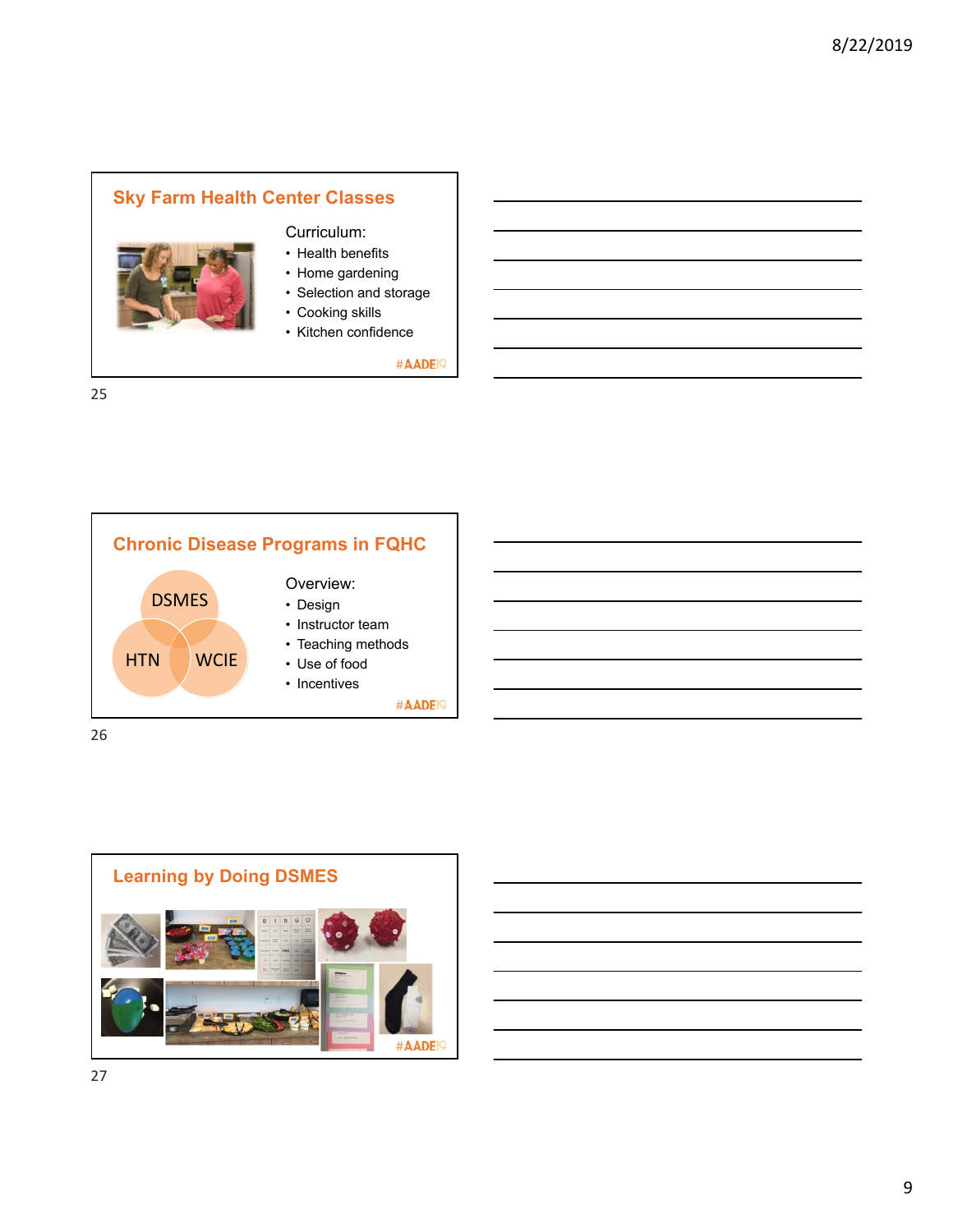#### **Learning by Doing HTN Group**



#AADE<sup>19</sup>

28

# **Learning by Doing: What Can I Eat?**

Focus on Nutrition and Diabetes

- Emphasis on adding vegetables to diet
- Teaching of basic cooking skills
- Cooking demonstration each week
	- No bake energy bites • Greens with cumin and tomato

• Green smoothie • Skillet zucchini • White bean dip

| the control of the control of the control of the control of the control of the control of the control of the control of the control of the control of the control of the control of the control of the control of the control<br>the control of the control of the control of the control of the control of the control of<br>the control of the control of the control of the control of the control of the control of the control of the control of the control of the control of the control of the control of the control of the control of the control<br>and the control of the control of the control of the control of the control of the control of the control of the control of the control of the control of the control of the control of the control of the control of the cont<br>the control of the control of the control of the control of the control of the control of<br>the control of the control of the control of the control of the control of the control of |  |
|-----------------------------------------------------------------------------------------------------------------------------------------------------------------------------------------------------------------------------------------------------------------------------------------------------------------------------------------------------------------------------------------------------------------------------------------------------------------------------------------------------------------------------------------------------------------------------------------------------------------------------------------------------------------------------------------------------------------------------------------------------------------------------------------------------------------------------------------------------------------------------------------------------------------------------------------------------------------------------------------|--|
|                                                                                                                                                                                                                                                                                                                                                                                                                                                                                                                                                                                                                                                                                                                                                                                                                                                                                                                                                                                         |  |
|                                                                                                                                                                                                                                                                                                                                                                                                                                                                                                                                                                                                                                                                                                                                                                                                                                                                                                                                                                                         |  |
|                                                                                                                                                                                                                                                                                                                                                                                                                                                                                                                                                                                                                                                                                                                                                                                                                                                                                                                                                                                         |  |
|                                                                                                                                                                                                                                                                                                                                                                                                                                                                                                                                                                                                                                                                                                                                                                                                                                                                                                                                                                                         |  |
|                                                                                                                                                                                                                                                                                                                                                                                                                                                                                                                                                                                                                                                                                                                                                                                                                                                                                                                                                                                         |  |
|                                                                                                                                                                                                                                                                                                                                                                                                                                                                                                                                                                                                                                                                                                                                                                                                                                                                                                                                                                                         |  |
|                                                                                                                                                                                                                                                                                                                                                                                                                                                                                                                                                                                                                                                                                                                                                                                                                                                                                                                                                                                         |  |
|                                                                                                                                                                                                                                                                                                                                                                                                                                                                                                                                                                                                                                                                                                                                                                                                                                                                                                                                                                                         |  |
|                                                                                                                                                                                                                                                                                                                                                                                                                                                                                                                                                                                                                                                                                                                                                                                                                                                                                                                                                                                         |  |
|                                                                                                                                                                                                                                                                                                                                                                                                                                                                                                                                                                                                                                                                                                                                                                                                                                                                                                                                                                                         |  |
|                                                                                                                                                                                                                                                                                                                                                                                                                                                                                                                                                                                                                                                                                                                                                                                                                                                                                                                                                                                         |  |
|                                                                                                                                                                                                                                                                                                                                                                                                                                                                                                                                                                                                                                                                                                                                                                                                                                                                                                                                                                                         |  |
|                                                                                                                                                                                                                                                                                                                                                                                                                                                                                                                                                                                                                                                                                                                                                                                                                                                                                                                                                                                         |  |
|                                                                                                                                                                                                                                                                                                                                                                                                                                                                                                                                                                                                                                                                                                                                                                                                                                                                                                                                                                                         |  |
|                                                                                                                                                                                                                                                                                                                                                                                                                                                                                                                                                                                                                                                                                                                                                                                                                                                                                                                                                                                         |  |
|                                                                                                                                                                                                                                                                                                                                                                                                                                                                                                                                                                                                                                                                                                                                                                                                                                                                                                                                                                                         |  |
|                                                                                                                                                                                                                                                                                                                                                                                                                                                                                                                                                                                                                                                                                                                                                                                                                                                                                                                                                                                         |  |

#AADE<sup>19</sup>

29

#### **Data Collection and Results**

- Measurable
- Retention
- Satisfaction
- Process and Tools

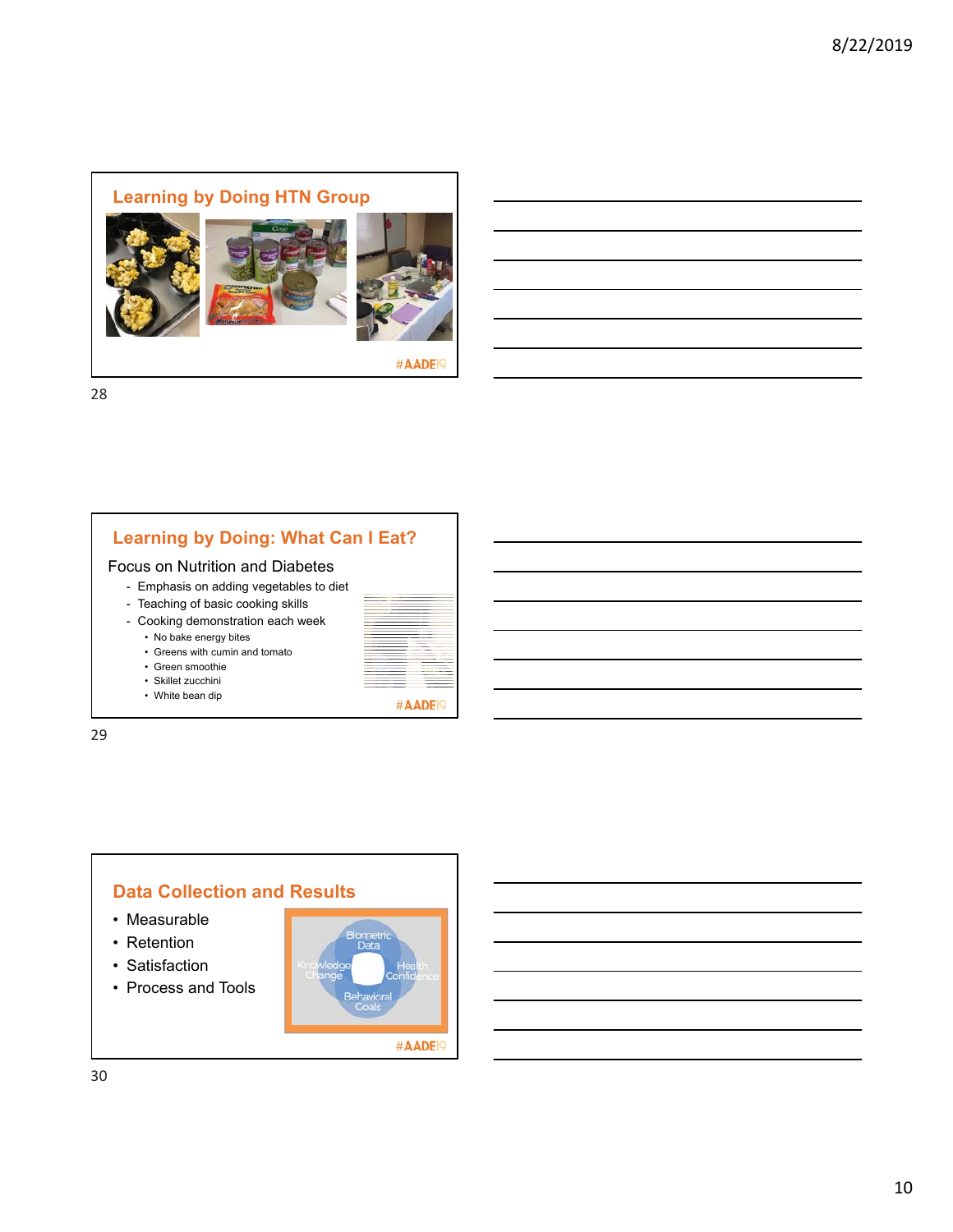

|                          | <u>successive and the second control of the second control of the second control of the second control of the second</u> |  |  |
|--------------------------|--------------------------------------------------------------------------------------------------------------------------|--|--|
|                          |                                                                                                                          |  |  |
|                          | <u> Andreas Andreas Andreas Andreas Andreas Andreas Andreas Andreas Andreas Andreas Andreas Andreas Andreas Andr</u>     |  |  |
|                          | and the contract of the contract of the contract of the contract of the contract of the contract of the contract of      |  |  |
| $\overline{\phantom{a}}$ |                                                                                                                          |  |  |
|                          | and the contract of the contract of the contract of the contract of the contract of the contract of the contract of      |  |  |
|                          | <u> 1989 - Andrea Santa Andrea Andrea Andrea Andrea Andrea Andrea Andrea Andrea Andrea Andrea Andrea Andrea Andr</u>     |  |  |
|                          |                                                                                                                          |  |  |

31



32

# **Satisfaction and Engagement**

- Program retention 80-90 %
- 75 % engagement post program
- > 90 % satisfaction on anonymous surveys
- Patient suggestions and comments

#AADE<sup>19</sup>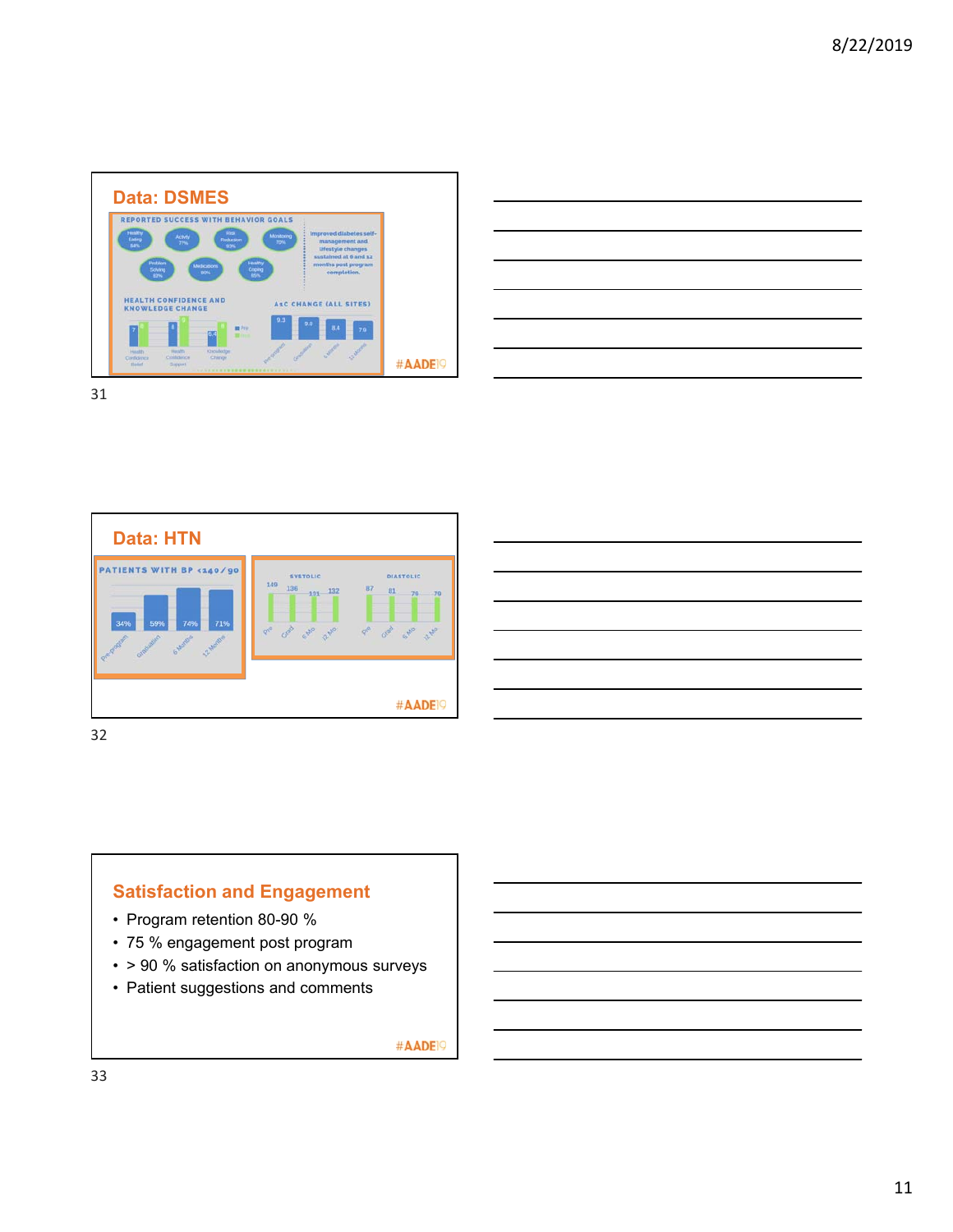## **Quality Data Change**

#### Diabetes Control

2013: bottom of health centers with patients % of A1c less than 8, with 59% meeting goal. 2018: Fourth highest health center in diabetes success, with 75% meeting goal

#### Hypertension Control

2013: 20% below achieving total clinic goal 2018: 13% below achieving total clinic goal

#AADE<sup>19</sup>